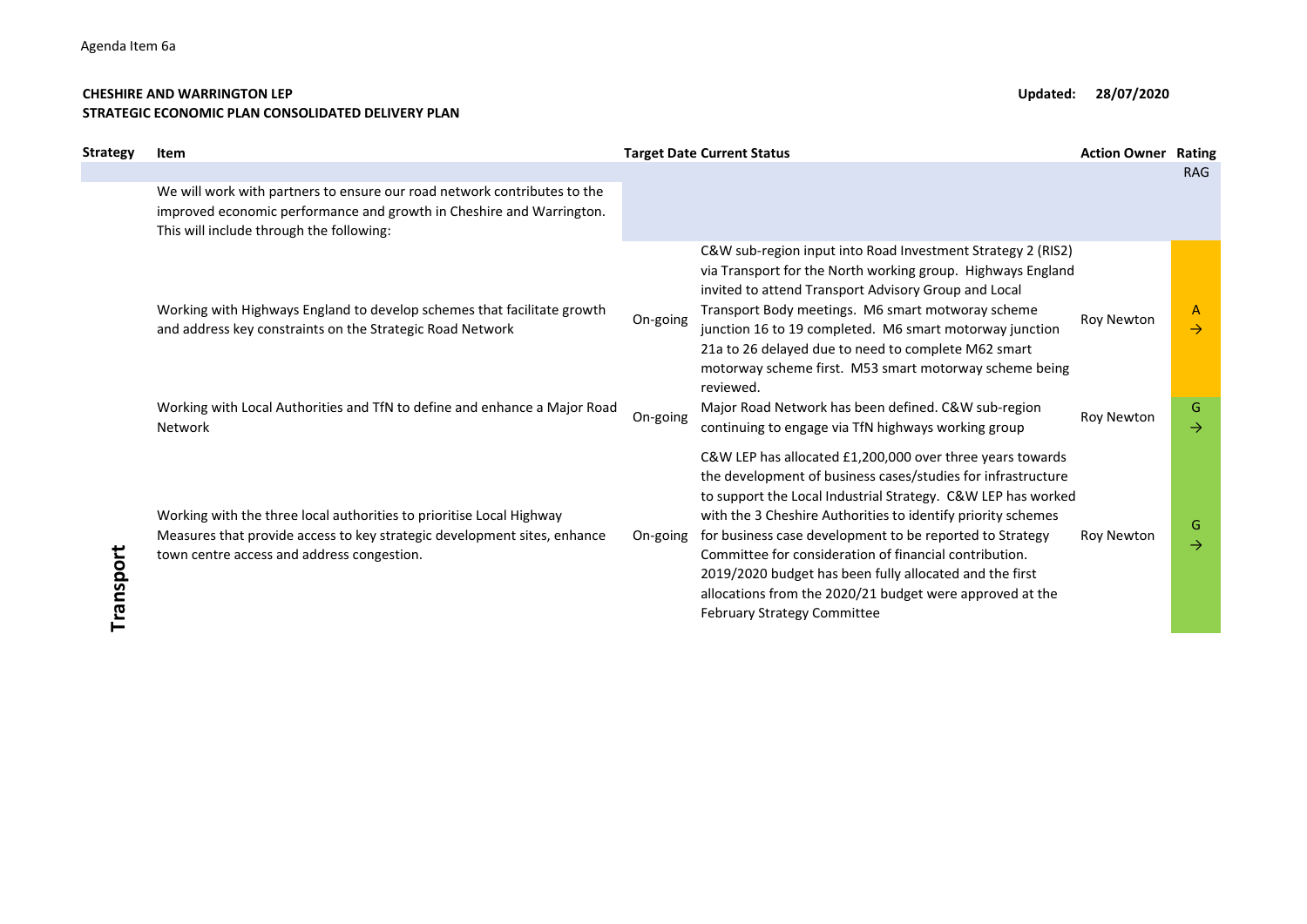| da Item 6a               |                                                                                                                                                                                                                                                                                                                                                               |                                         |                                                                                                                                                                                                                                                                                                                                                                                                                                                                                                                                              |                   |                               |
|--------------------------|---------------------------------------------------------------------------------------------------------------------------------------------------------------------------------------------------------------------------------------------------------------------------------------------------------------------------------------------------------------|-----------------------------------------|----------------------------------------------------------------------------------------------------------------------------------------------------------------------------------------------------------------------------------------------------------------------------------------------------------------------------------------------------------------------------------------------------------------------------------------------------------------------------------------------------------------------------------------------|-------------------|-------------------------------|
|                          | We will work with the rail industry to maximise the potential for rail to<br>contribute to economic development and performance, including in relation<br>to freight movements. This will include capitalising on the unique<br>opportunities for rail afforded by the arrival of HS2 at Crewe Hub and<br>development of the Northern Powerhouse Rail Network | On-going                                | Work continuing on Crewe Hub. Government has accepted<br>the concept of 5-7 HS2 trains per hour calling at Crewe and<br>Network Rail has designed a track and signalling layout to<br>accommodate these plus provide capacity for future<br>enhanced regional services into Crewe. Work on-going to<br>identify potential funding sources including a possible<br>Enterprise Zone to deliver an enhanced station.<br>The LEP has worked with regional and sub-regional partners<br>to identify rail enhancement aspirations and is currently | <b>Roy Newton</b> | $\mathsf{A}$<br>$\rightarrow$ |
|                          | We will collaborate with the bus industry in order to improve bus services<br>that support access to employment, education and services. We will work<br>with partners to ensure the bus network supports and is integrated with<br>growth                                                                                                                    | Q <sub>3</sub><br>2019-20<br>Q3 2020-21 | working with Network Rail to identify a practical sequencing<br>of these aspirations<br>C&W LEP is currently working with the local authorities and<br>bus companies to develop a draft bus strategy. This work will<br>also include engaging with Merseytravel and Transport for<br>Greater Manchester.<br>A workshop was held with bus operators in December 2019<br>to identify key issues. Timing for delivery likely to be impacted<br>by emerging national bus strategy. Timescale revised to end<br>of Q3 2020-21                     | Roy Newton        | A<br>$\rightarrow$            |
|                          |                                                                                                                                                                                                                                                                                                                                                               |                                         | The LEP has been working with NAMRC, Cumbria LEP and<br>LEPs in the SW & SE of England to develop a business case for                                                                                                                                                                                                                                                                                                                                                                                                                        |                   |                               |
| Clean Growth<br>Energy & | Support for local implementation of the Nuclear Sector Deal which sets out<br>a secure long-term future for the nuclear industry locally and in the wider<br>area. This will also include identifying potential programmes to support<br>SMEs to enter the nuclear supply chain.                                                                              | Ongoing                                 | a nuclear sector supply chain programme, as proposed in the<br>Nuclear Sector Deal. The revised business case has been<br>partially accepted by BEIS. Conversations with other areas<br>including the South West and Cumbria have been held in the<br>last two weeks to consider a 'cluster' response to the<br>expected Energy White Paper to emphasise the importance<br>of place in nuclear.                                                                                                                                              | Andy Hulme        | A<br>$\rightarrow$            |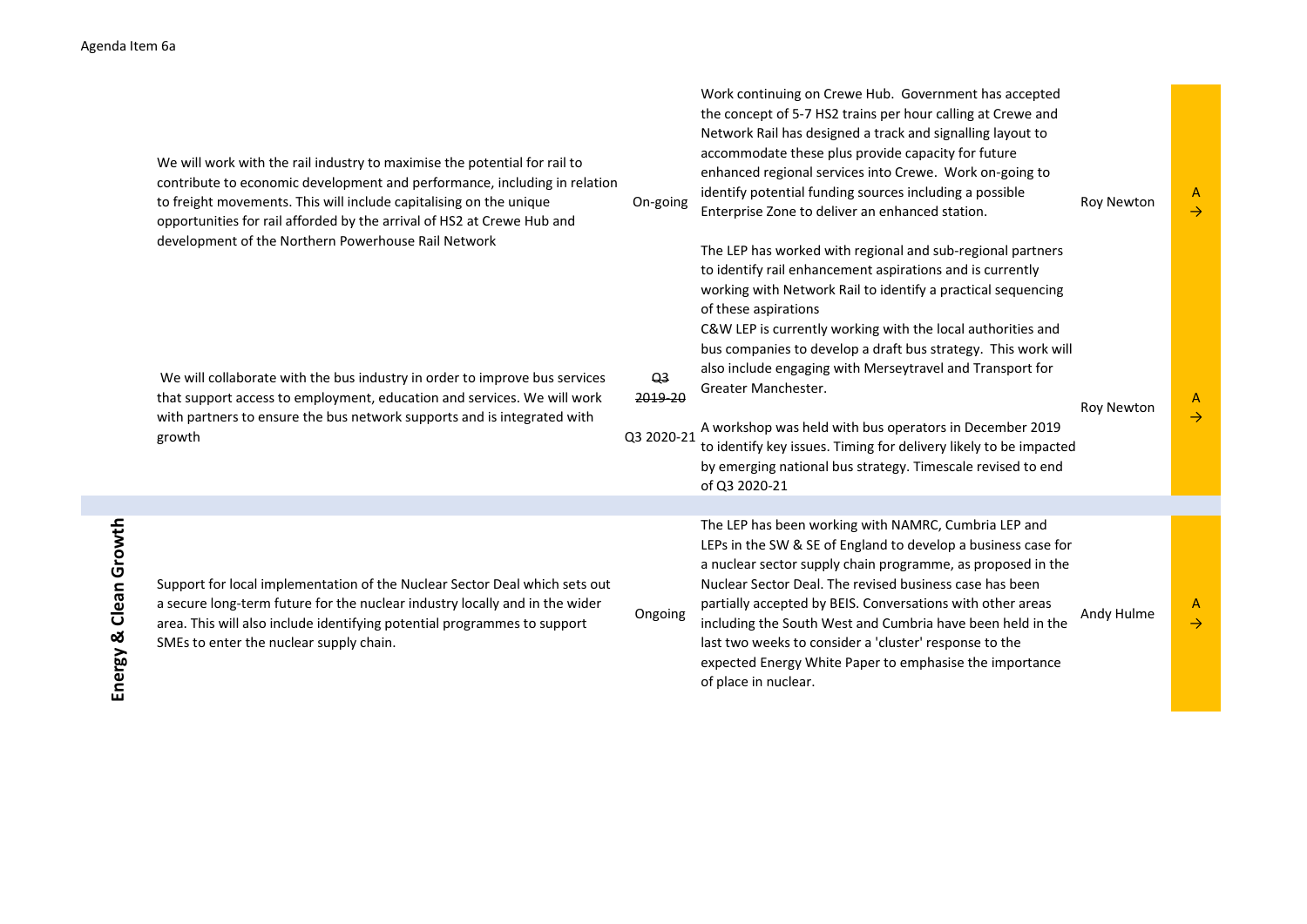The LEP will provide a 'critical friend' role to existing industry forums and encourage greater cooperation and joint working between these groups to develop a strong, consistent narrative on the expertise and potential for the Cheshire and Warrington energy sector to help Government address the challenge of Affordable Energy and Clean Growth. This narrative will also highlight the opportunities and benefits of collaboration across boundaries and borders on key energy projects

Support to develop the concept of the Cheshire Energy Innovation District. This includes developing phased proposals for early intervention for energyintensive industries in Ellesmere Port.

Working with colleagues in Liverpool City Region and Greater Manchester LEPs to support development of industry-led proposals for utilisation and distribution of hydrogen as an alternative fuel for industrial and domestic use

Support for the development of proposals for district heat networks, including the potential for geothermal heating linked to the Crewe Masterplan. It will also work with local authority partners and house builders to promote district heating networks in new housing schemes and look at other opportunities to tackle fuel poverty as part of our inclusive growth agenda

The LEP will look to increase its engagement with key national energy innovation assets including the Energy Systems Catapult, Nuclear Advanced Manufacturing Research Centre and the Advanced Propulsion Centre. We will also explore with Government opportunities to establish further centres of energy-related excellence within Cheshire and Warrington. The LEP will engage key partners to evaluate options for developing an Electric Vehicle charging point network, centred initially on the Cheshire Science Corridor. Where feasible and viable, projects developed using LEP funds will be expected to achieve an above average level of energy efficiency and sustainability

| Ongoing                   | The LEP has been engaging with the Cheshire Energy Hub in<br>the development of its high level messaging and also to a<br>degree with the North West Nuclear Forum based at<br>Birchwood. Officers have also been heavily involved in the<br>devlopment of an industry-supported cross border Energy<br>and Clean Growth prospectus which was originally scheduled<br>for publication in September 2019 but will now be launched<br>at the MDA Board once the Coronavirus situation has eased. | Andy Hulme | G<br>$\rightarrow$  |
|---------------------------|------------------------------------------------------------------------------------------------------------------------------------------------------------------------------------------------------------------------------------------------------------------------------------------------------------------------------------------------------------------------------------------------------------------------------------------------------------------------------------------------|------------|---------------------|
| Q <sub>2</sub><br>2020-21 | LEP has to date contributed £30k towards development of<br>the Strategic Outline Business Case, as part of a wider<br>Innovate UK-funded project (E-Port Smart Energy). Further<br>funding has been secured for an Industrial Decarbonisation<br>Roadmap and the Innovation District is a central feature in<br>the LIS. The LEP has awared the project £718k from the Low<br>Carbon Energy Innovation Fund to support development of<br>the next phase of the project.                        | Andy Hulme | G.<br>$\rightarrow$ |
| Q <sub>2</sub><br>2020-21 | LEP officers have been actively engaging with Liverpool City<br>Region (via Halton Council) as well as industry (North West<br>Hydrogen Alliance and North West Business Leadership<br>Team) to promote the opportunity for hydrogen as part of<br>the wider energy mix and as a key component in the work to<br>develop a low / zero carbon industrial cluster.                                                                                                                               | Andy Hulme | G.<br>$\rightarrow$ |
| Q4<br>2020-21             | District Heating Networks will be eligible for the LEP's Low<br>Carbon Energy Innovation Fund.                                                                                                                                                                                                                                                                                                                                                                                                 | Andy Hulme | G.<br>$\rightarrow$ |
| Q4<br>2020-21             | Initial thinking undertaken as part of the development of the<br>LIS. This includes the potential for developing a Nuclear<br>Technology Catalyst at Birchwood                                                                                                                                                                                                                                                                                                                                 | Andy Hulme | G.<br>$\rightarrow$ |
| Q4<br>2020-21             | Initial conversations held with SP Energy Networks about the<br>roll out if their Zero Carbon Communities initiative to<br>Cheshire and Warrington                                                                                                                                                                                                                                                                                                                                             | Andy Hulme | G<br>$\rightarrow$  |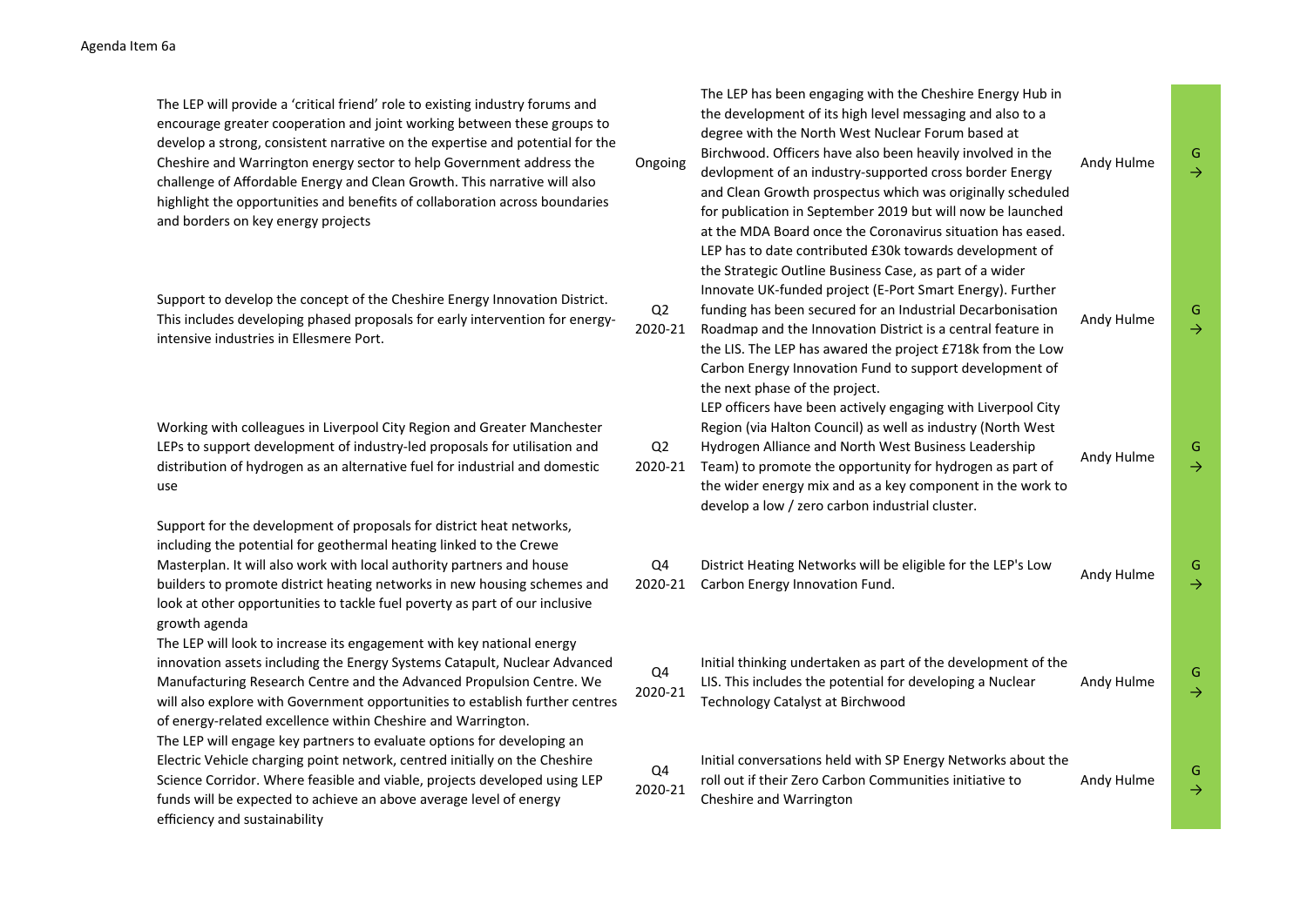| Quality of Place | During 2019 we will work with partners to develop proposals for creation of<br>a programme to enhance our cultural and leisure offer, including sporting<br>activities and promotion of active lifestyles, and examine potential sources<br>of funding to deliver                                                                     | Q <sub>2</sub><br>2019-20<br>Q2 2020-21 | LEP has been supporting Marketing Cheshire and other<br>partners on their 'Cultural Destinations' project (part-funded<br>by Arts Council England). The project is examining existing<br>audiences and market potential for cultural and leisure<br>activities to drive economic growth. Development of the brief Mark Livesey<br>has been paused due to the Coronavirus situation and the<br>disproportionate impact this has had on the cutural and<br>leisure sector. Conversations now being picked up again with<br>the Chief Exec of Marketing Cheshire. | Andy Hulme /<br>Joe Manning | $\mathsf{A}$<br>$\Delta$                 |
|------------------|---------------------------------------------------------------------------------------------------------------------------------------------------------------------------------------------------------------------------------------------------------------------------------------------------------------------------------------|-----------------------------------------|----------------------------------------------------------------------------------------------------------------------------------------------------------------------------------------------------------------------------------------------------------------------------------------------------------------------------------------------------------------------------------------------------------------------------------------------------------------------------------------------------------------------------------------------------------------|-----------------------------|------------------------------------------|
|                  | During 2019/20 the LEP will, in collaboration with the Cheshire and<br>Warrington Local Nature Partnership, review the implications of the<br>Government's new 25-year Environment Plan for the sub-region. This will<br>include developing proposals by September 2019 for establishing a Natural<br>Capital Plan for the sub-region | Q <sub>3</sub><br>2019-20               | Underway. Working with Mersey Forest and LA partners (plus<br>Local nature Partnership) proposals for a Natural Capital<br>Audit to be finalised by Q2-Q3, 2019-20 for procurement Q3-<br>Q4, 2019-20<br>Q4 2019-20 Procurement completed and consultants now appointed.<br>Initial findings to be presented to Strategy Committee in<br>August 2020.                                                                                                                                                                                                          | Andy Hulme                  | $\mathsf{A}$<br>$\overline{\mathcal{A}}$ |
|                  |                                                                                                                                                                                                                                                                                                                                       |                                         |                                                                                                                                                                                                                                                                                                                                                                                                                                                                                                                                                                |                             |                                          |
| Housing          | Identifying a clear portfolio of investment opportunities where there is scale<br>and scope for growth (i.e. the Crewe proposition and Warrington town<br>centre) and being clear about what role the private sector can play                                                                                                         | Q <sub>2</sub><br>2020-21               | Draft sub regional investment pipelinehas been completed<br>and was reviewed and supported by the Sub Regional<br>Housing Board at its meeting in February 2020                                                                                                                                                                                                                                                                                                                                                                                                | Andy Farrall                | G<br>$\rightarrow$                       |
|                  | Acting as a local 'signpost' for government development finance for housing<br>to increase take-up and its application to the type of products and places<br>that we recognise to be important                                                                                                                                        | Q2<br>2020-21                           | Work underway between the LEP and Local Authorities to<br>develop mechanisms for raising the profile for housing<br>opportunities and associated support programmes for<br>developers                                                                                                                                                                                                                                                                                                                                                                          | Andy Farrall                | G<br>$\rightarrow$                       |
|                  | Considering whether there are opportunities to create new vehicles<br>focusing on housing or to adapt and expand the role of others within these<br>areas to lever-in private (and public) sector funding.                                                                                                                            | TBC                                     | This work will be directed by the new Sub Regional Housing<br>Board - timescales to be agreed                                                                                                                                                                                                                                                                                                                                                                                                                                                                  | Andy Farrall                | G<br>$\rightarrow$                       |
|                  |                                                                                                                                                                                                                                                                                                                                       |                                         |                                                                                                                                                                                                                                                                                                                                                                                                                                                                                                                                                                |                             |                                          |
|                  | Supporting ongoing development of the Cheshire Science Corridor including<br>marketing and investment propositions and an investment plan for the<br><b>Science Corridor EZ</b>                                                                                                                                                       | Q4<br>2019-20                           | Updating of the Marketing and Investment propositions is<br>behind schedule, pending the wider LEP place marketing<br>exercise currently underway. £28m investment pipeline<br>covering 13 projects is in place.                                                                                                                                                                                                                                                                                                                                               | John Adlen                  | G<br>$\rightarrow$                       |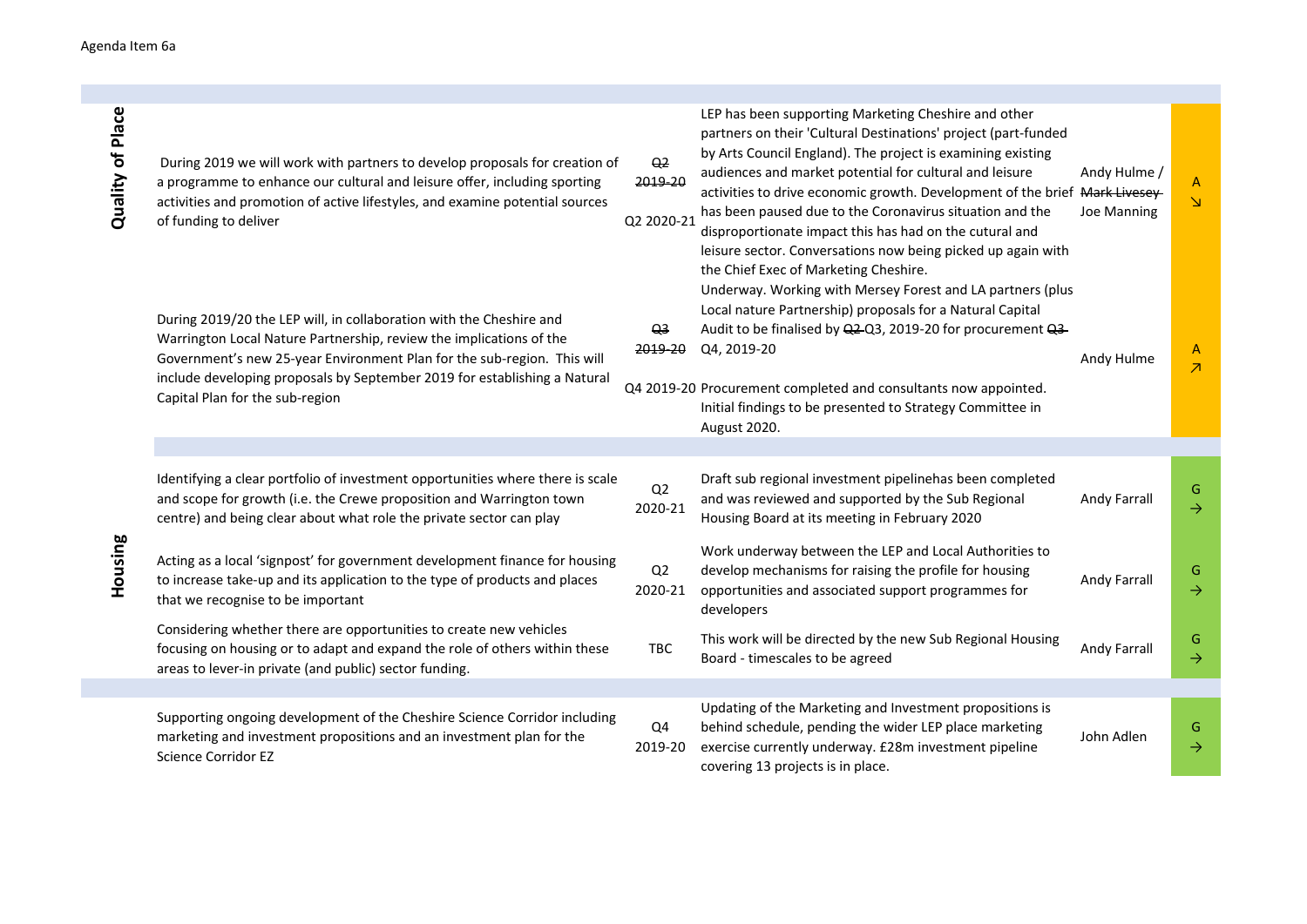| Science and Innovation | Linked to the development of a Local Industrial Strategy, develop a finer-<br>grain understanding of our business base, sectoral strengths within science<br>and innovation and the opportunities for smart specialisation                                                                                                                                                                     | Q <sub>3</sub><br>2019-20<br>Q <sub>4</sub> | Initial conversations have taken place in respect of Life<br>Sciences. Other sectors to be reviewed and agreed. Advised<br>January 2020 that Transport for the North is commissioning<br>Delayed to work into northern innovation systems to support the refresh John Adlen<br>Q2 2020-21 of the Independent Economic Review.<br>Engagement with TfN's consultants on the NIER refresh.<br>Some level of understanding has been developed through the<br>LEP's involvement in a number of Science and Innovation<br>Audits and with the northern LEP's Innovation Group. The<br>Local Industrial Strategy process is seen as a potential vehicle<br>for supporting closer collaboration between LEPs on science | Andy Hulme /               | G<br>N             |
|------------------------|------------------------------------------------------------------------------------------------------------------------------------------------------------------------------------------------------------------------------------------------------------------------------------------------------------------------------------------------------------------------------------------------|---------------------------------------------|-----------------------------------------------------------------------------------------------------------------------------------------------------------------------------------------------------------------------------------------------------------------------------------------------------------------------------------------------------------------------------------------------------------------------------------------------------------------------------------------------------------------------------------------------------------------------------------------------------------------------------------------------------------------------------------------------------------------|----------------------------|--------------------|
|                        | Understand the opportunities for collaboration and cooperation with other<br>parts of the UK and internationally linked to our specific areas of strength                                                                                                                                                                                                                                      | 2019-20<br>Delayed to<br>Q2 2020-21         | and innovation and an initial workshop to this end was held in Andy Hulme<br>Leeds on June 2019.<br>Work is progressing on development of a Pan-Northern<br>(NP11) innovation work programme which will also seek to<br>secure ring-fenced funding from BEIS / Innovate to support<br>innovation activity in the Northern Powerhouse<br>LEP was fully engaged with the development of the Business<br>Case and launch of the NW Made Smarter Pilot (launched                                                                                                                                                                                                                                                    |                            | G<br>$\rightarrow$ |
|                        | Engaging and shaping the Made Smarter NW Pilot to support SMEs to<br>innovate through adoption of digital practices and processes including<br>securing appropriate sector-level engagement in the mentoring process for<br><b>SMEs</b>                                                                                                                                                        | Ongoing                                     | January 2019). This is being actively promoted through the<br>Growth Hub and as of May 2020 134 Cheshire and<br>Warrington companies have engaged with the programme,<br>with eight having projects developed and signed off<br>(potentially creating 80 new and upskilled jobs and two<br>student placements).                                                                                                                                                                                                                                                                                                                                                                                                 | Andy Devaney               | G<br>$\rightarrow$ |
|                        | Review how support for innovation activity is provided through the Cheshire<br>and Warrington Growth Hub and consider options for either enhancing<br>provision or making the current offer more effective                                                                                                                                                                                     | Q4<br>2019-20<br><b>COMPLETE</b>            | Ongoing conversations between the Growth Hub and our<br>Innovate UK Regional Lead to determine how best to achieve<br>innovation support for SMEs. This has been worked in to the<br>Local Industrial Strategy Ideas chapter.                                                                                                                                                                                                                                                                                                                                                                                                                                                                                   | Andy Devaney               | G                  |
|                        | Consider how to replace current ESIF for innovation post-2020 including<br>influencing the shape and priorities for the UK Shared Prosperity Fund                                                                                                                                                                                                                                              | Q4<br>2019-20                               | Still unclear when the HMG consultation on UK Shared<br>Prosperity Fund will be launched.                                                                                                                                                                                                                                                                                                                                                                                                                                                                                                                                                                                                                       | <b>TBC</b>                 | A<br>N             |
|                        |                                                                                                                                                                                                                                                                                                                                                                                                |                                             |                                                                                                                                                                                                                                                                                                                                                                                                                                                                                                                                                                                                                                                                                                                 |                            |                    |
|                        | The LEP will commission support to develop a Digital Infrastructure Plan,<br>which will, by July 2020, set out the current digital infrastructure position<br>for the sub-region, consider the digital infrastructure needs to support a<br>"£50 billion economy", create smart and connected places and at the steps<br>required to maximise digital connectivity to support economic growth. | Q <sub>2</sub><br>2019-20<br>Q4<br>2020     | Growth Directors held a workshop on 5th December to scope<br>out requirements in developing a digital infrastructure plan.<br>Consultants have been selected to undertake development of<br>the DIP. Work is underway - update / intro presentation was<br>provided to June meeting of Strategy Committee                                                                                                                                                                                                                                                                                                                                                                                                       | Roy Newton /<br>Andy Hulme | G<br>$\rightarrow$ |